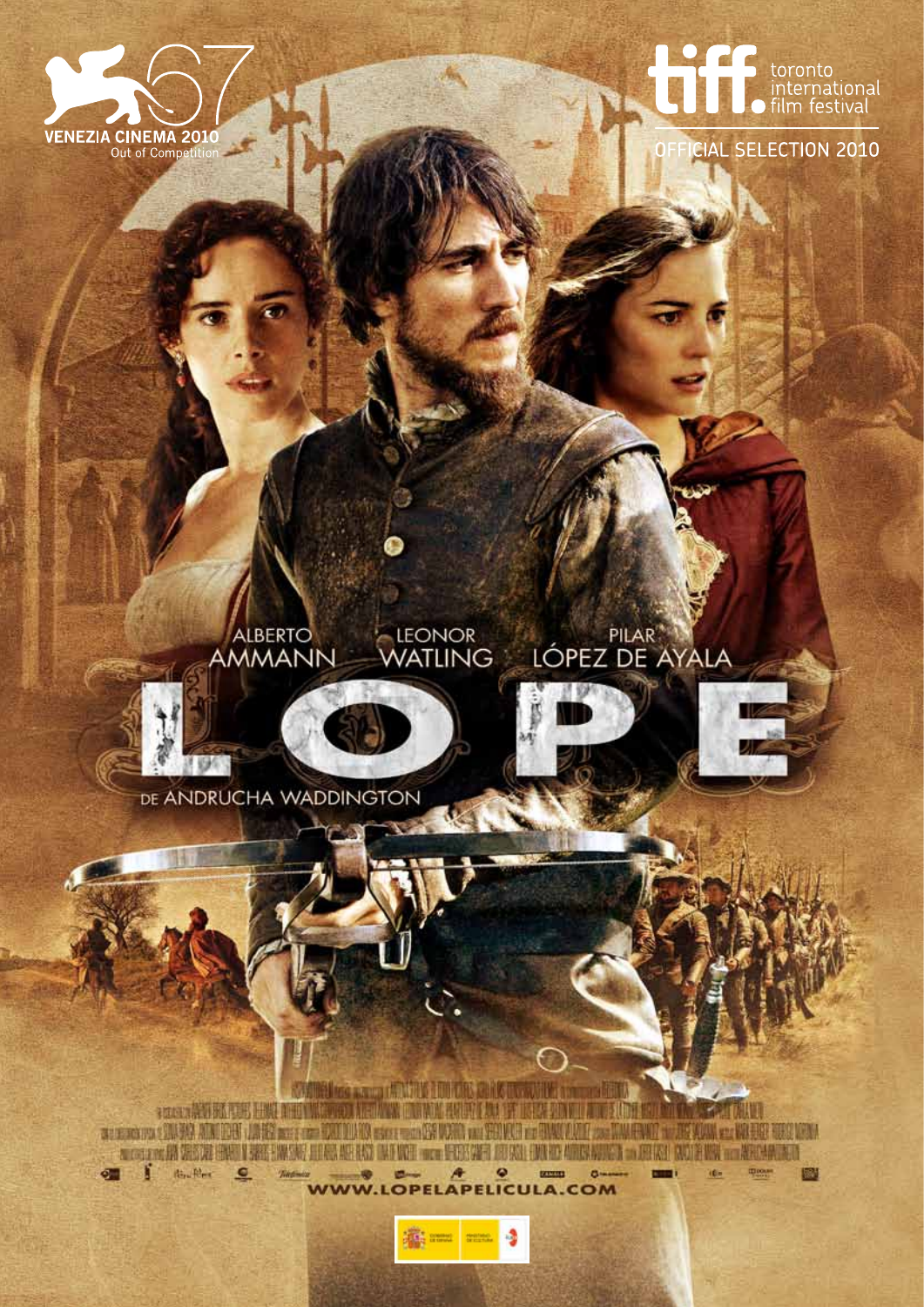



OFFICIAL SELECTION 2010

An Antena 3 Films, El Toro Pictures, Ikiru Films, Conspiraçao Filmes Co-Production



A film by ANDRUCHA WADDINGTON

2010 · A SPAIN - BRAZIL CO-PRODUCTION · RUNNING TIME 1H52 minS · 35 MM · DOLBY SRD · COLOUR

PLEASE NOTE: Photos and press kit can be downloaded from www.wildbunch.biz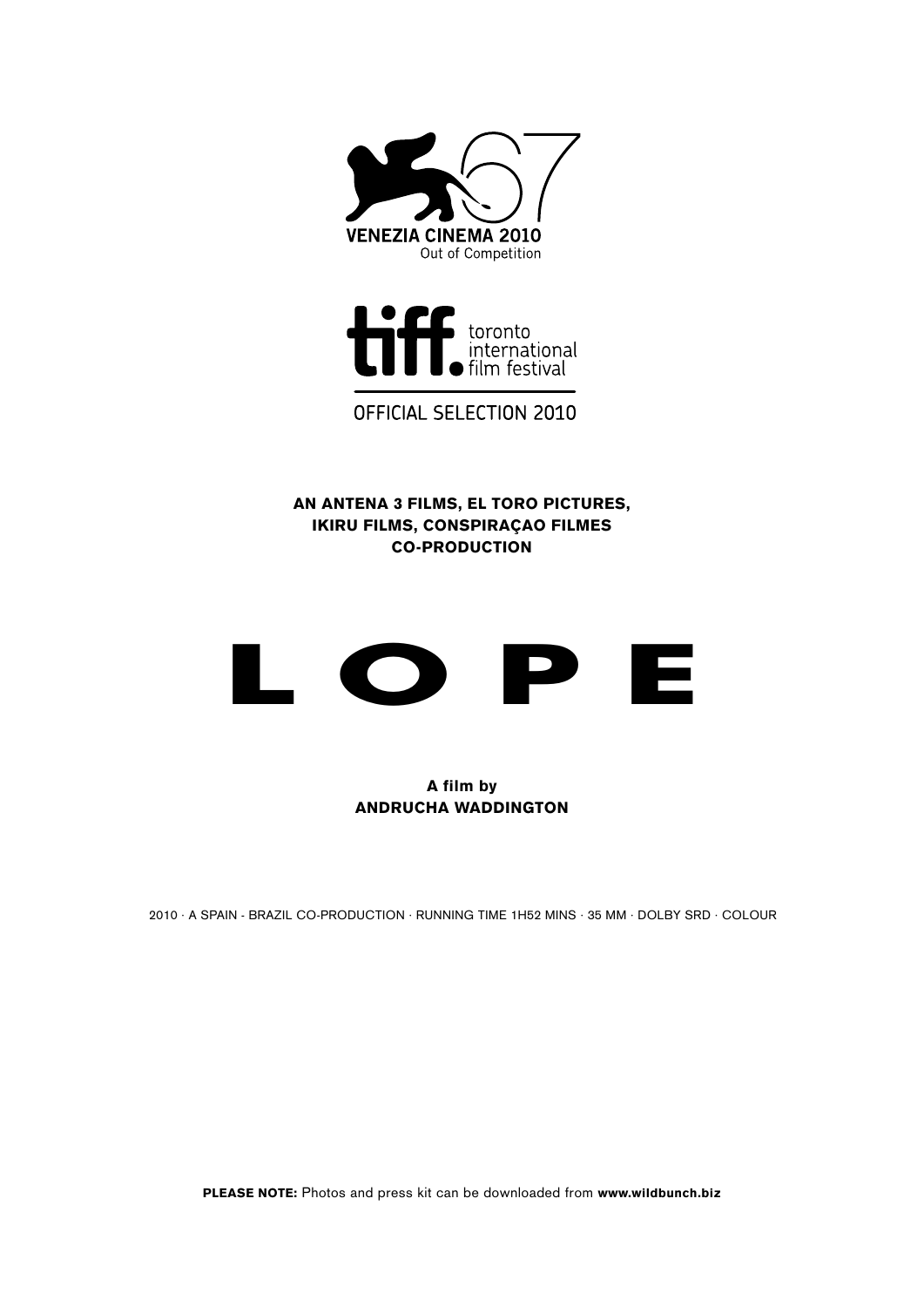## **SYNOPSIS**

*"16th Century Spain. Gifted young playwright Lope de Vega returns to Madrid from the war filled with ambition, eager to live, to write, to make his dreams a reality. Penniless, he is forced to work as a humble copyist. Lope falls for Elena, his boss's ravishing daughter. Her well-connected father, who runs the most successful theatre troupe in the city, would never approve of the liaison, so the affair is kept secret. But Elena has another secret: she's already married. When Lope finds out, he asks her to end her marriage and make their love public. Elena refuses. Wounded, he is tempted to play along with the one woman who can bring his vision to the stage, but his passion burns stronger than his ambition, and he publicly exposes the hypocrisy of Elena and her father. Furious, they accuse him of slander. With the law on his heels, Lope must flee. Only his rediscovered childhood friend, the beautiful Isabel, can help Lope. But she too has a secret – she's in love with him. And if she is to help him, she has her own conditions… she must go with him. As they travel the road to freedom together, Lope discovers his own true love. But fate is not yet finished with him…* 

*Andrucha Waddington's spectacular romantic epic recounts the incredible story of the life and loves of immortal dramatist and incorrigible adventurer Lope de Vega y Carpio...* 

# FÉLIX LOPE DE VEGA Y CARPIO

Félix Lope de Vega y Carpio (usually called simply Lope de Vega) was born in Madrid, 25 November, 1562, and died on 27 August, 1635. One of the most important playwrights and poets of Spanish Golden Age, his reputation is second only to that of Cervantes, while the sheer volume of his output is unequalled, making him one of the most prolific authors in world literature.

Dubbed 'The Phoenix of Wits' and 'Nature's Monster' by Cervantes, Lope revitalised Spanish theatre at a time when it was starting to become a mass cultural phenomenon. He defined its key characteristics and, along with Calderón de la Barca and Tirso de Molina, took it to its furthest limits. Because of the insight, depth and consummate dramatic skill of his work, Lope is regarded as being among the greatest dramatists of Western literature, and to this day is widely performed. Lope was also one of the finest lyric poets in the Spanish language, and the author of a number of novels. Although not well known in the Englishspeaking world, his plays were presented in England as late as the 1660s, when diarist Samuel Pepys recorded having attended a number of performances.

Amongst the works attributed to Lope are 3,000 sonnets, 3 novels, 4 novellas, 9 epic poems and a staggering 1,800 plays. Although, inevitably, the quality of such a stupendous output is variable, at least 80 of his plays are considered masterpieces. A friend of Quevedo and Juan Ruiz de Alarcón, the magnitude and breadth of his life's work made him the envy not only of contemporaries such as Cervantes and Góngora, but also of many others, including Goethe, who once expressed the wish that he might have been able to produce such a vast and colourful oeuvre.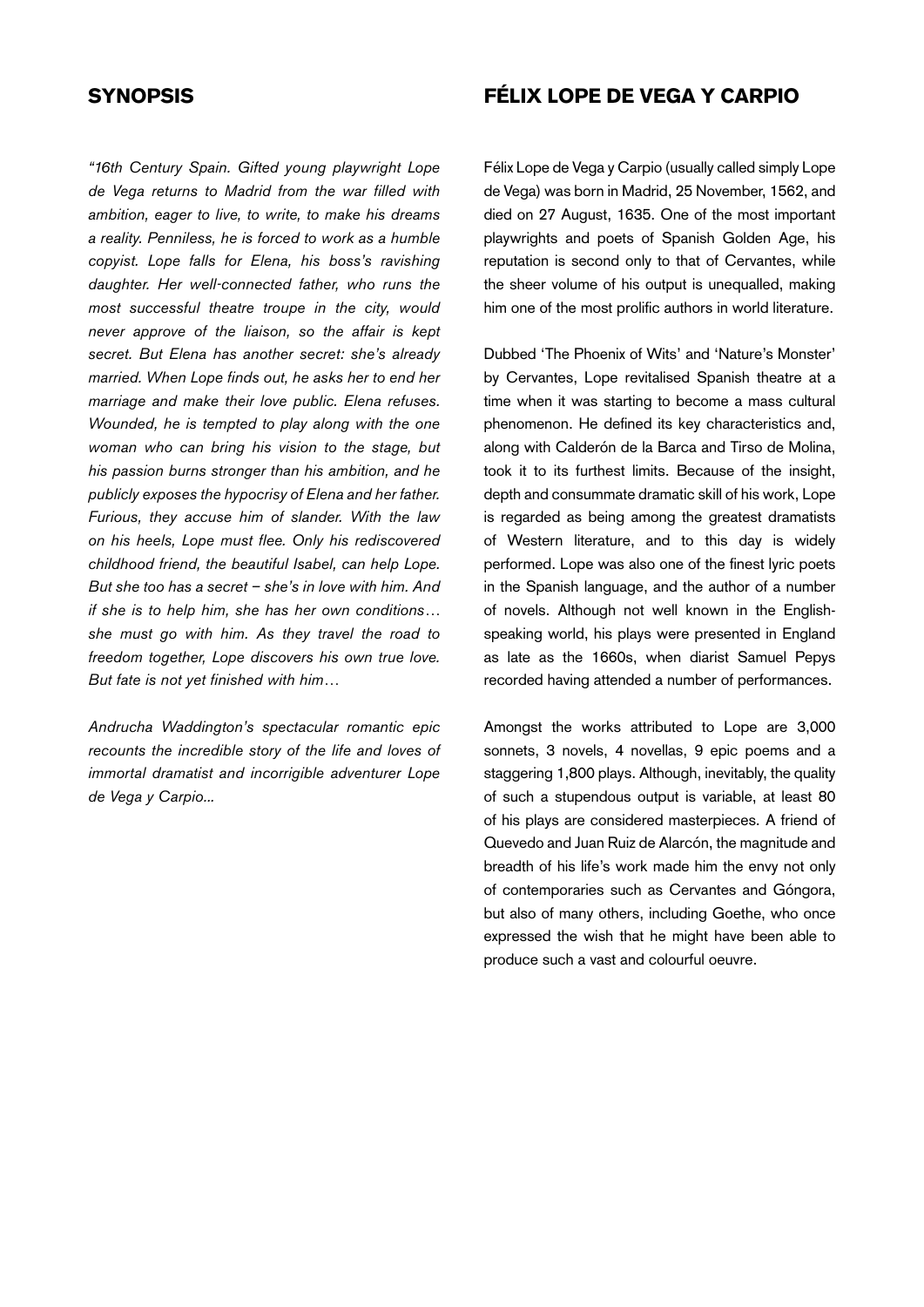## Director's statement

When I read Jordi Gasull's and Ignacio Del Moral's screenplay I was absolutely astonished by the revelation of a poet of such magnitude, who revolutionized the theater and even influenced Shakespeare. All I really knew about Lope de Vega was the fact that he had been an important playwright during the Spanish Baroque period, also known as the Siglo de Oro. Adventurer, soldier in the Spanish Armada, distinguished swordsman, lover of many women, Lope de Vega was a real character, one who combined poetry with action. All these qualities are surprising to us today, who are heavily influenced by the Romantics and perhaps associate poetry with delicacy and even frailty.

I was also surprised by how profoundly I could relate to Lope and the producer of his theatrical spectacles, Velazquez - to his will to popularize and modernize theater and to their relationship, so similar to those that exist in today's movie business.

Lope was a classical hero and a profound poet deeply connected to his audience. If Cervantes was the author of the intellectual elite, Lope belonged to the streets, to the people, like theater and - today - the movies.

The Baroque period invented modern man, and Shakespeare presented us with psychological drama in the midst of "fabulous" adventures. It was a period in which the popular and the learned, entertainment and art, walked hand in hand - one of the great objectives and challenges of cinema today. Lope wanted to merge drama and comedy, in a way that mirrored what he affirmed life to be like.

We live in a profoundly mass-produced and mediasaturated era. Lope made me believe that it is possible to unite in a single character the swashbuckling hero and the romantic, alongside a profound discussion of what moves art.

The Baroque period has a lot to teach us.

# ANDRUCHA WADDINGTON **Director**

Considered one of Brazil's most important film directors, Andrucha Waddington is releasing, in 2010, his fourth fiction feature film: "Lope". In 2005, he directed "Casa de Areia" ("House of Sand") which, after being part of the official selections of some of the world's most prestigious film festivals - Berlin, Sundance, Toronto, among others - received excellent critical reviews from the international press and was released successfully in the United States and Canada.

His first feature films as director were "Gêmeas" ("Twins"), in 1999, and "Eu Tu Eles" ("Me You Them"), which screened in Official Selection (Un Certain Regard) of the Cannes Film Festival, 2000, and was awarded Best Movie in the Karlovy Vary, Havana and Cartagena film festivals. "Eu Tu Eles" was also the official Brazilian candidate for the 2001 Academy Awards®. Waddington has directed acclaimed documentaries featuring some of the most important names in Brazilian music, such as "Maria Bethânia - Pedrinha de Aruanda" (2007) and "Viva São João!" (2002), starring Gilberto Gil.

Andrucha Waddington is one of Brazil's most prolific and regularly garlanded advertising and music video directors.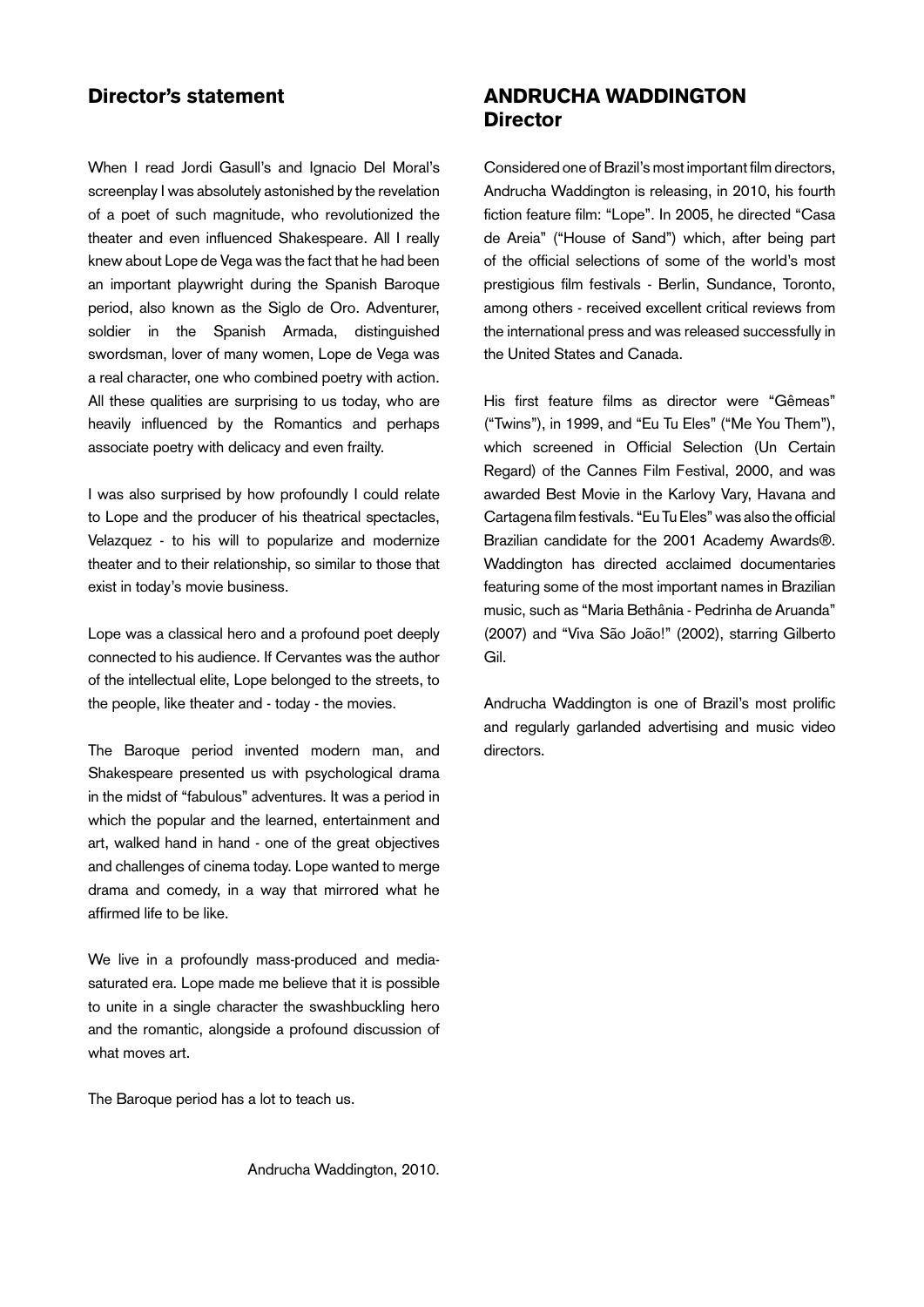# Director's filmography

Lope (2010)

### Maria Bethânia - Pedrinha de Aruanda (2007)

# The House of Sand (2005)

*Berlin Official Selection Sundance Official Selection Toronto Official Selection*

### Viva São João! (2002)

### Me You Them (2000)

*Cannes Official Selection - (Un Certain Regard - Special Mention) Toronto Official Selection Sundance Official Selection Karlovy Vary, 2000 - Winner, Best Film Havana, 2000 - Winner, Best Film Cartagena, 2001 - Winner, Best Film*

Twins (1998)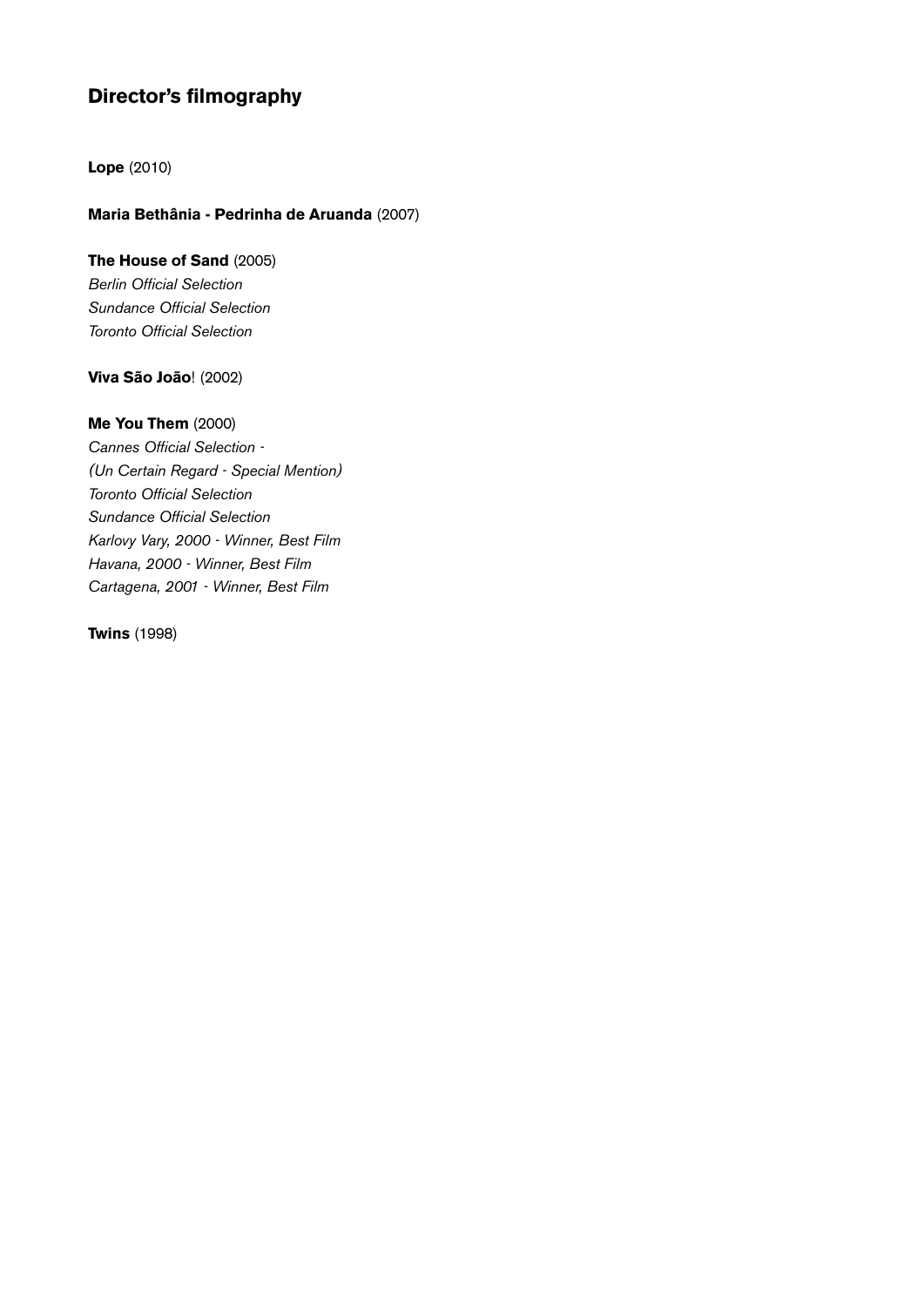# CAST

| Lope                              | <b>ALBERTO AMMANN</b>                                                                     |
|-----------------------------------|-------------------------------------------------------------------------------------------|
| Isabel de Urbina                  | <b>LEONOR WATLING</b><br>(My Life Without Me,<br>The Oxford Murders,<br>Paris, Je T'aime) |
| Elena Osorio                      | PILAR LÓPEZ DE AYALA                                                                      |
| Fray Bernardio                    | <b>LUIS TOSAR</b><br>(The Limits of Control,<br>Miami Vice)                               |
| Marqués de la Navas               | <b>SELTON MELLO</b>                                                                       |
| Juan                              | <b>ANTONIO DE LA TORRE</b><br>(Che: Part Two,<br>Volver)                                  |
| Perrenot                          | <b>MIGUEL ANGEL MUÑOZ</b>                                                                 |
| Claudio                           | <b>RAMON PUJOL</b>                                                                        |
| Maria                             | <b>CARLA NIETO</b>                                                                        |
| Porres                            | <b>JORDI DAUDER</b>                                                                       |
| Juez                              | <b>MARIANO VENANCIO</b>                                                                   |
| <b>Special guest appearances:</b> |                                                                                           |
| <b>SONIA BRAGA</b>                | as Paquita                                                                                |
| <b>ANTONIO DECHENT</b>            | as Salcedo                                                                                |

*and*

Juan Diego *as Velázquez*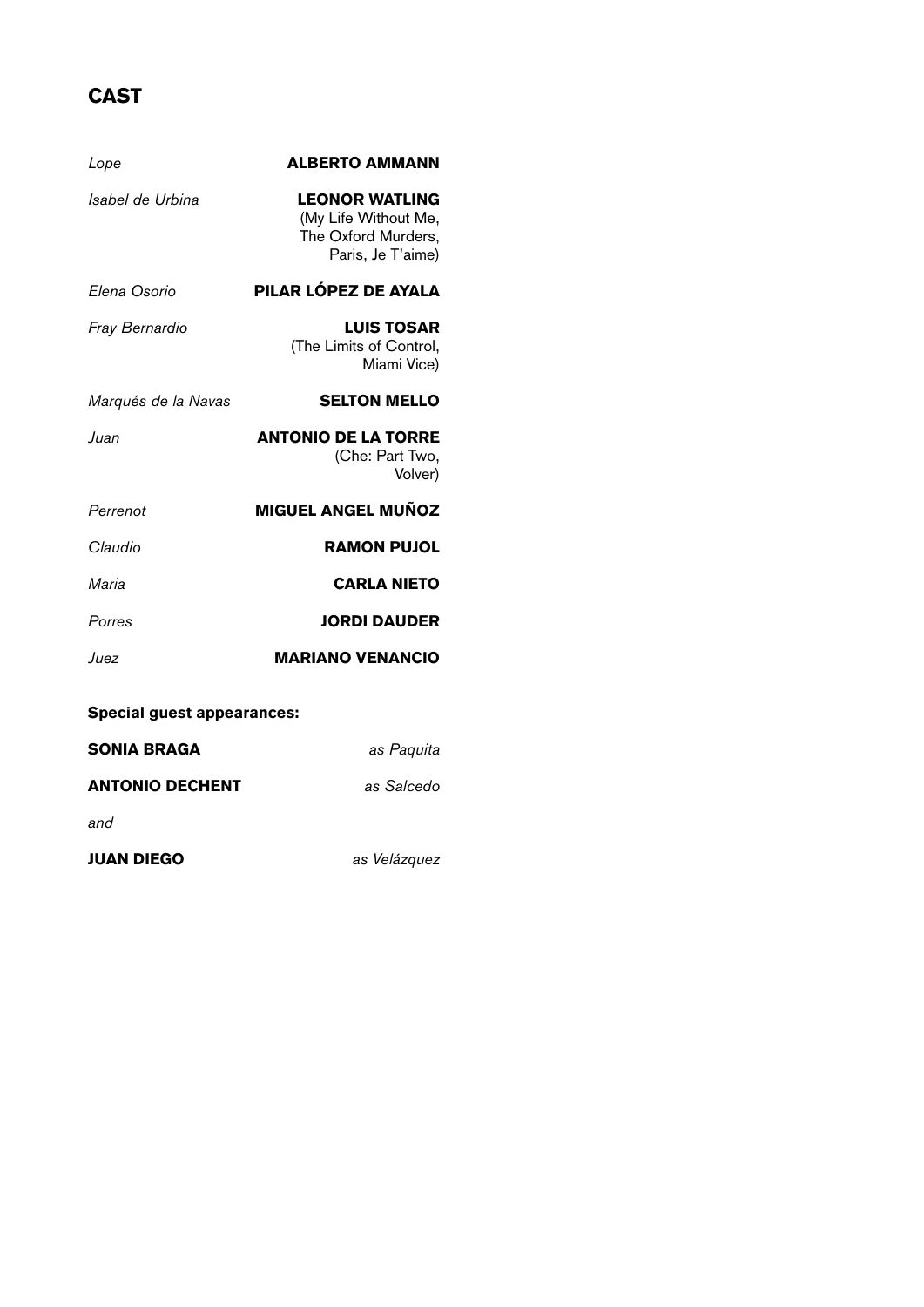# **CREW**

Directed by ANDRUCHA WADDINGTON

**Screenplay** Jordi Gasull Ignacio del Moral

Producers Mercedes Gamero Jordi Gasull Edmon Roch Andrucha Waddington

Executive Producers Juan Carlos Caro Leonardo M. Barros Eliana Soárez Julio Ariza Angel Blasco Iona de Macedo

DP Ricardo Della Rosa

Production Designers Cesar Macarron Lilly Kilvert

Art Director Carlos Bodelón

Editor SERGIO MEKLER

**Original Music** Fernando Velazquez

Original Song Jorge Drexler

Costume Designer Tatiana Hernández

Make-Up Martín Trujillo Macías Karmele Soler

Line Producers Edmon Roch Toni Novella Associate Producers VICTORIA BORRÁS Manuel Echánove Werner Schuler Schutz Antonio Carlos Valente Patrick Siaretta

Sound Jorge Saldanha

Sound Editor Miriam Biderman

Sound Mixer Mark Berger

**Casting** Eva Leira Yolanda Serrano

Special Effects Raul Romanillos

Visual Effects Supervisor **MARCELO SIQUEIRA** 

Stunt Coordinator Ignacio Carreño

Spanish Distribution 20th Century Fox